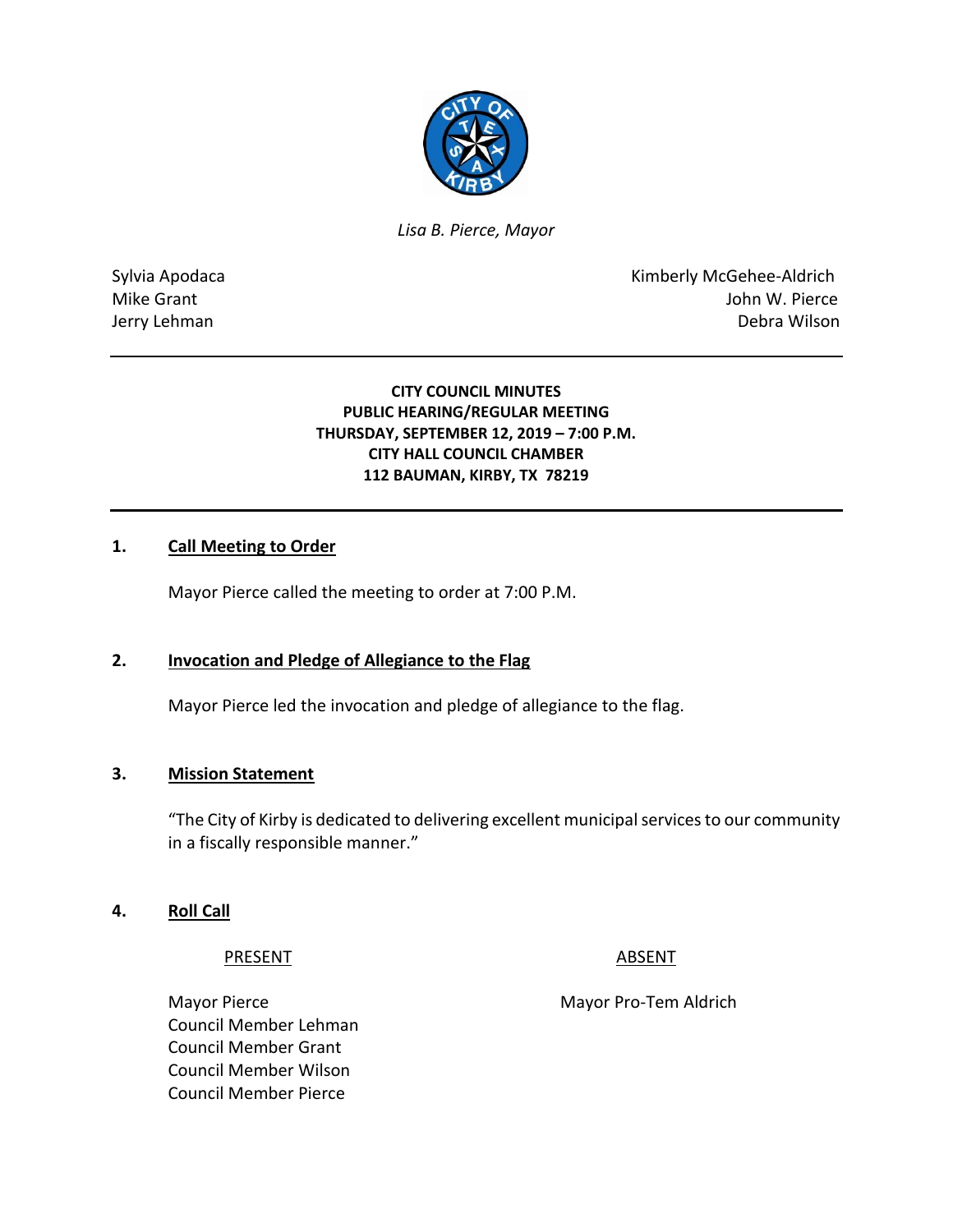### Council Member Apodaca

Although Mayor Pierce deviated from the agenda, the minutes will be prepared in the order the agenda was posted.

# **5. Citizen Participation**

1. Chris Garza – He reminded Council about the projects he proposed at the last council meeting. He asked Council to consider placing a traffic light at the corner of Binz Engleman and Ackerman Road.

2. Willie May Clay – She talked abut ADA compliance at restaurants and VIA bus stop. She thanked Gilbert Salas for working with her.

3. BJ Voigt – She said she will participate in Community Garage Sale and clarified sale information.

4. Sharon Shuler – She said she will speak on item 9.l.

## **6. Consideration Of And Action On Minutes**

- a. Regular Meeting August 22, 2019
- b. Public Hearing/Special Meeting August 29, 2019

Council Member Wilson moved to accept the regular meeting minutes of August 22, 2019 and public hearing/special meeting minutes of August 29, 2019; seconded by Council Member Grant. With all voting, "aye" the motion carried.

# **7. Presentations**

# a. Delinquent Utility Accounts Collection Report - McCreary Veselka Bragg And Allen, P.C. Attorneys At Law

Katherine Torrence and Steve Whigham were present representing McCreary Veselka Bragg and Allen, P.C. Attorneys at Law. Mr. Whigham presented the report covering March 25, 2019 – September 11, 2019. He explained the collection process.

Mayor Pierce closed the regular meeting at 7:29 P.M. and opened the public hearing.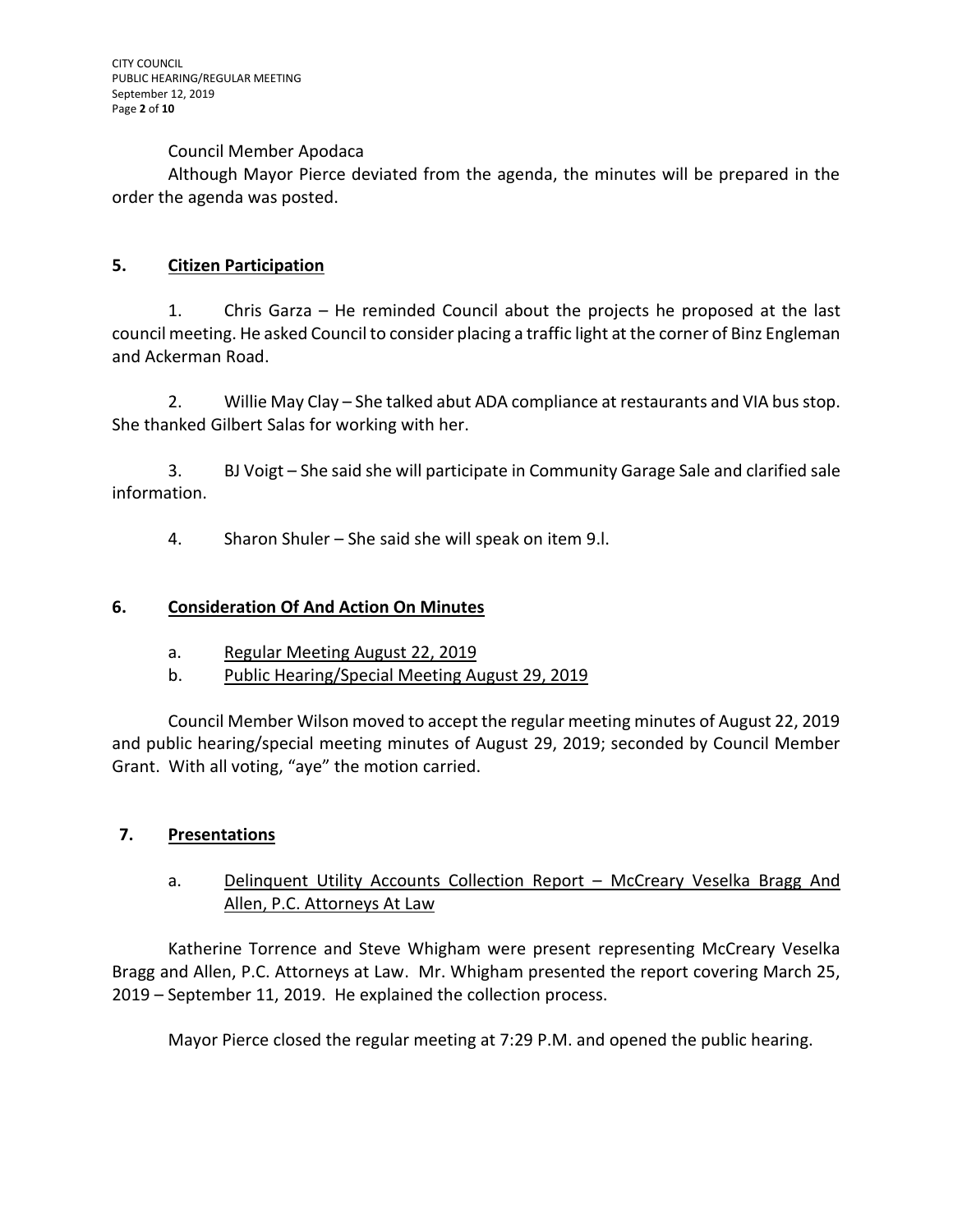#### **8. Public Hearing**

#### a. Crime Control Prevention District Fiscal Year 2019-2020 Budget

Mayor Pierce asked if there was anyone present to speak on the Crime Control Prevention District Fiscal Year 2019-2020 Budget. There was no one to speak.

Mayor Pierce closed the public hearing at 7:30 P.M. and reconvened the regular meeting.

### **9. Discussion And Possible Action**

a. Discussion And Possible Action On Crime Control Prevention District Fiscal Year 2019-2020 Budget

Chief Bois presented the Crime Control Prevention District Fiscal Year 2019-2020 Budget and identified the modifications to expenditures and capital items.

Council Member Grant moved to accept the Crime Control Prevention District Fiscal Year 2019-2020 Budget; seconded by Council Member Apodaca. The motion carried with a 6-0 vote.

AYES: 6 NAYES: 0

b. Discussion And Possible Action On An Interlocal Cooperation Agreement With The Alamo Area Metro SWAT Team

Chief Bois presented the Interlocal Cooperation Agreement with the Alamo Area Metro SWAT Team. Asked council to approve the agreement.

Council Member Grant moved to approve the Interlocal Cooperation Agreement with the Alamo Area Metro SWAT Team; seconded by Council Member Apodaca. The motion carried with a 5-1 vote.

- AYES: 5 NAYES: 1 (Council Member Pierce)
- c. Update, Discussion And Possible Action On An Eagle Scout Project At Basketball Court On City Owned Property Adjacent To The Kirby Senior Center

Anthony Quiboloy, Life Scout, Troop 1412 identified his Eagle Scout project for the park adjacent to the Kirby Senior Center. He provided City Council with the Navigating the Eagle Scout Service Project booklet and re-clarified the project. The scope of project has not changed and will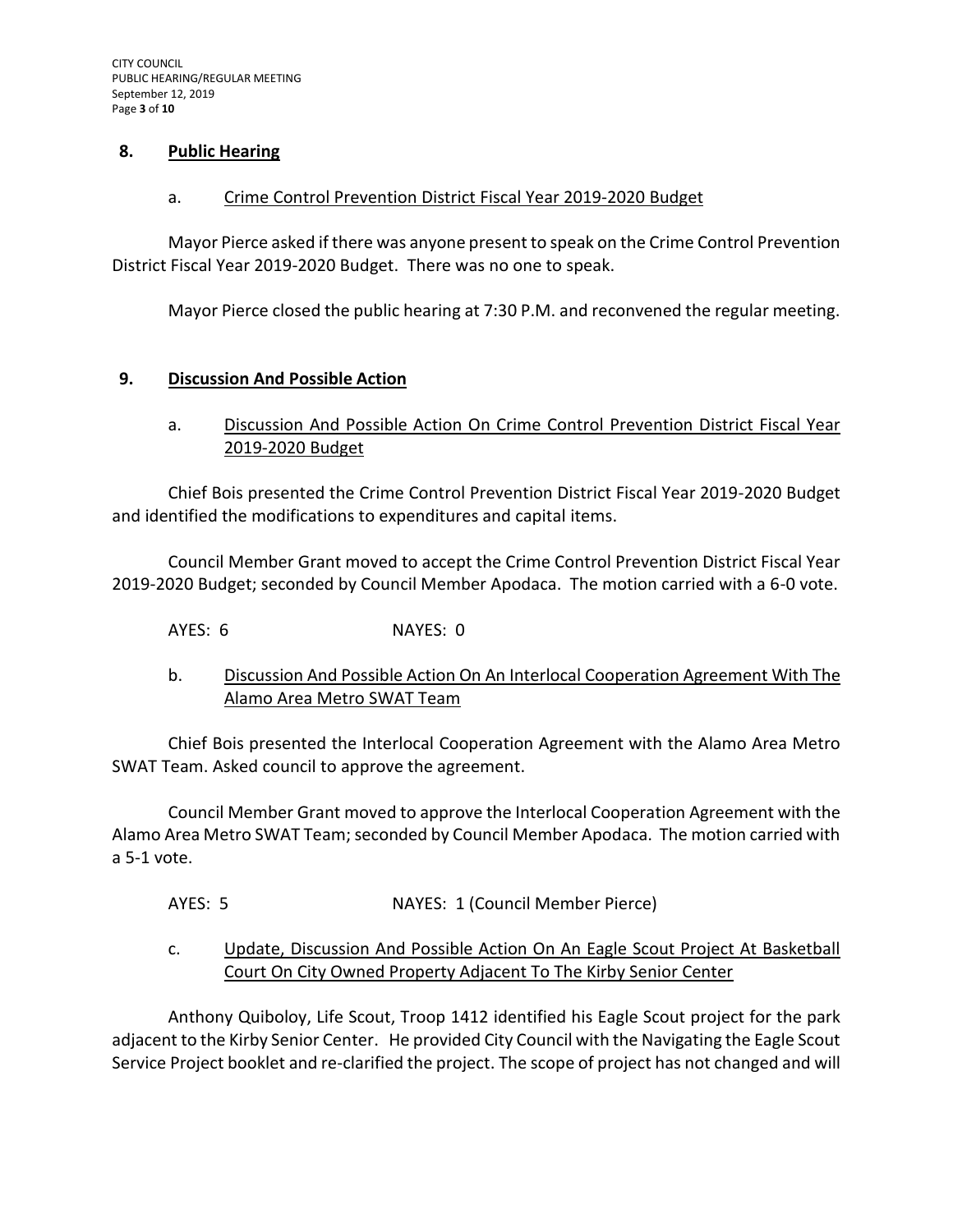remain focused around creating the following: three picnic tables with 10'X10' concrete slabs; also, two 4'X4' concrete slabs for City garbage cart placement.

# d. Discussion And Possible Action Awarding A Contract For The Hickory Hill Reconstruction Project

Craig Wilson, M&S Engineering, presented the bid tabulation. This is a CDBG project, he stated that R.L. Jones, LP is the low bidder on the project in the amount of \$429,533.00.

Council Member Wilson moved to award the bid to R.L. Jones, LP in the amount of \$429,533.00; seconded by Council Member Grant. The motion carried with a 6 – 0 vote.

AYES: 6 NAYES: 0

# e. Discussion And Possible Action On Awarding A Contract For The 2018 Street Bond Projects Phase 1

Craig Wilson, M&S Engineering, presented the bid tabulation and scoring criteria. He recommended J & P Paving be awarded the bid because they had the "best value" score. He explained the scoring process and Phase 1 project. The Council can follow his recommendation or select the contractor by the lowest bid or "best value" score.

Council Member Pierce moved to award the 2018 Street Bond Projects - Phase I to J & P Paving in the amount of \$152,002.94; seconded by Council Member Lehman. The motion carried with a 6-0 vote.

AYES: 6 NAYES: 0

# f. Discussion And Possible Action On Binz Engleman Road Reconstruction Project

Gilbert Salas, Director of Public Works, presented the update on the Binz Engleman Reconstruction Project.

g. Discussion And Possible Action To Accept Kimberly Keene's Resignation From The Building And Standards Commission Effective Immediately

Mayor Pierce read Kimberly Keene's resignation from the Building and Standards Commission, to be effective immediately.

Council Member Grant moved to accept Kimberly Keene's resignation from the Building and Standards Commission, to be effective immediately; seconded by Council Member Lehman. The motion carried with a 6-0 vote.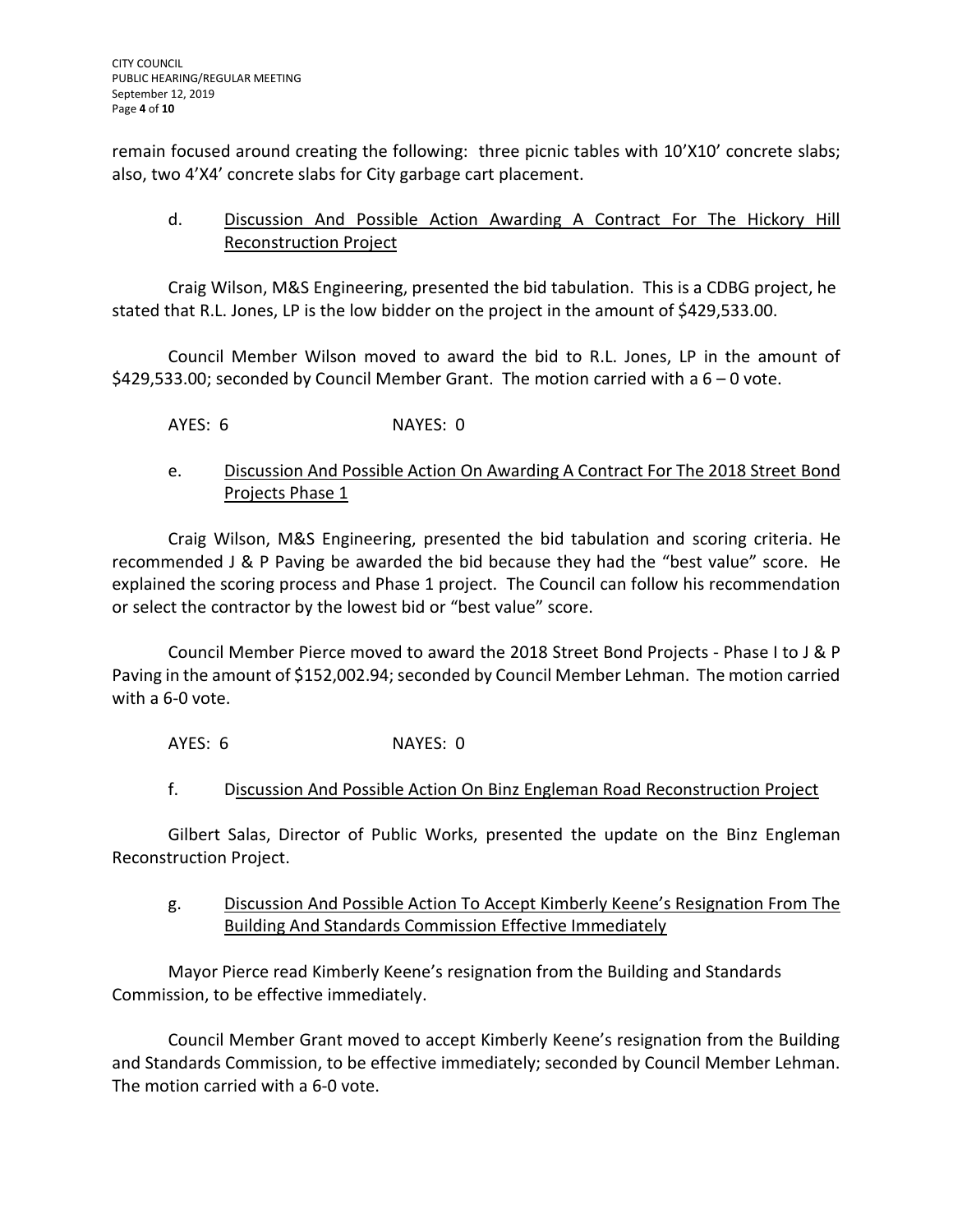### AYES: 6 NAYES: 0

# h. Discussion And Possible Action On Appointing One Regular Member And Up To Two Alternate Members To The Building And Standards Commission

Mayor Pierce stated Kristina Aldrup has expressed an interest in being appointed as a regular member of the Building and Standards Commission.

Council Member Grant moved to appoint Kristina Aldrup as a regular member filling the term expiring 2020; seconded by Council Member Lehman. The motion carried with a 6-0 vote.

AYES: 6 NAYES: 0

i. Discussion And Possible Action On Appointing Members To the Kirby Senior Center Corporation Board

Norma Hamby, Senior Center Manager, said she did not receive any applications.

j. Discussion And Possible Action On Appointing Up To Four Members To A Charter Review Commission

Mayor Pierce read section 12.11 from the Charter addressing the Charter Review Commission. She stated there are four vacancies on the Commission.

City Manager Vernon said there have not been any applications submitted to be considered.

Mayor Pierce called for a short recess; she reconvened the meeting at 8:37 P.M.

k. Discussion And Possible Action To Schedule A Joint Workshop/Meeting Of City Council And All Boards/Commissions/Committees

After considering the dates for the workshop, Council Member Lehman moved to meet on October 19, 2019. The motion died for the lack of a second.

Council Member Apodaca moved to meet on October 26, 2019 at 9:00 A.M for a joint workshop/meeting of the City Council and Planning and Zoning Commission, Building & Standards Commission, Economic Development Committee, Beautification & Recycle Committee and Charter Review Commission; seconded by Council Member Grant. The motion carried with a 6-0 vote.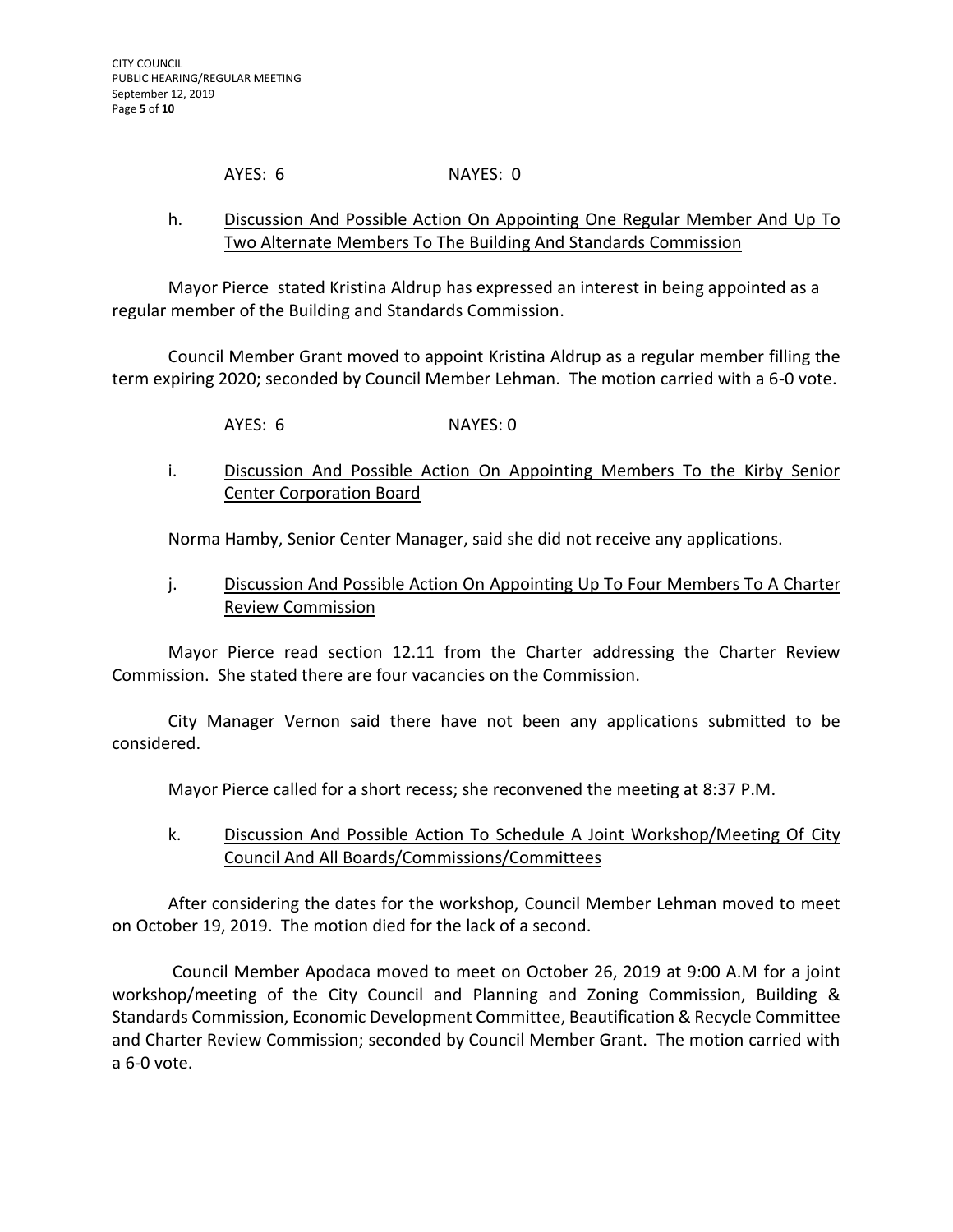### AYES: 6 NAYES: 0

### l. Discussion And Possible Action On Private Development Projects On Springfield Road

City Manager Vernon identified upcoming projects on Springfield Road and the Specific Use Permit process addressing the use of the property. She provided an update on various code violations on Springfield Road.

Marc Schnall, City Attorney, addressed potential violations and ordinances.

Mayor Pierce recognized Ms. Shuler who was signed up to speak in regards to this item.

Ms. Shuler expressed her concerns with private development projects on Springfield Road.

m. Discussion And Possible Action On Ordinance No. O-2019-864 Repealing Sections 94.01 And 94.02 Of The Nuisance Provisions In Chapter 94 Of The Code Of Ordinances Of The City And Adopting New Sections 94.01 And 94.02 Of The Nuisance Provisions In Chapter 94 Of The Code Of Ordinances Of The City. This Is The First Reading.

Marc Schnall, city attorney, identified the provisions related to activity on property adjacent to an owner's property that should be clarified. This ordinance includes a clear requirement to maintain the center line of a public owned strip of land.

Council Member Grant moved to accept Ordinance No O-2019-864 repealing Sections 94.01 and 94.02 of the nuisance provisions in Chapter 94 of the Code of Ordinances of the City and adopting new Sections 94.01 ad 94.02 of the nuisance provisions in Chapter 94 of the Code of Ordinances of the City; seconded by Council Member Wilson. The motion carried with a 5-1 vote.

AYES: 5 NAYES: 1 (Council Member Pierce)

n. Discussion And Possible Action On Ordinance No. O-2019-865 Repealing Existing Chapter 91 Of The Code Of Ordinances And Adopting A New Chapter 91 Entitled "Animals" To Set Out Provisions As To Animals, Including An Animal Shelter, Animal Control Officers, Licensing, Animal Bites And Animal Care, Spaying And Neutering, Rabies Control, Adoption Of Animals, Fees, Enforcement, And Related Matters, And Setting A Fine Not To Exceed The Amounts Set Out In Section 10.99 Of The Code Of Ordinances For Each Violation. This Is The First Reading.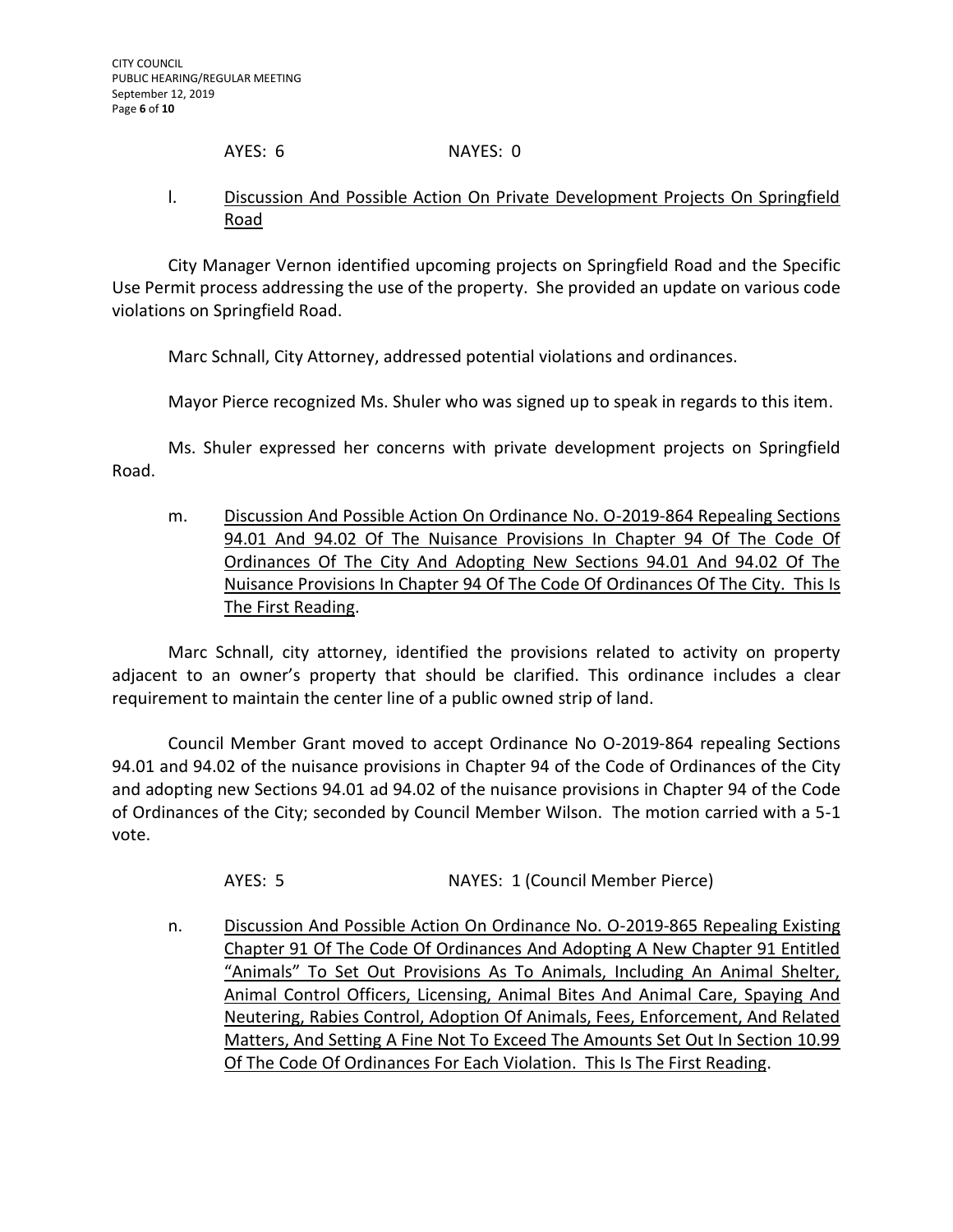Council Member Grant moved to postpone this item for editing; seconded by Council Member Pierce. The motion carried with a 6-0 vote.

AYES: 6 NAYES: 0

o. Discussion And Possible Action On Ordinance No. 0-2019-866 Amending Sections 150.15, 150.16, 150.27, 150.28, 150.32, 150.33, And 150.35 Of The City's Code Of Ordinances Relating To Building, Mechanical, Plumbing, Existing Building, Performance, And Fuel Gas Codes And Adding Sections 150.37, 150.38, And 150.39 Relating To 2018 International Fire Code, 2018 International Swimming Pool And Spa Code, And 2018 International Green Construction Code To The City's Code Of Ordinances To Adopt Certain 2018 International Codes And Standards, Establishing Certain Building Code And Building Related Regulations And Requirements, And Establishing A Penalty Of A Fine Of Not Less Than \$500 Nor More Than \$2,000 For Violations With Each Day A Violation Occurs Constituting A Separate Offense. This Is The First Reading.

Council Member Grant moved to postpone this item until further information on local amendments have been considered; seconded by Council Member Pierce. The motion carried with a 6-0 vote.

AYES: 6 NAYES: 0

p. Discussion And Possible Action On Ordinance No. O-2019-867 Repealing Chapter 32, Article II-Building And Standards Commission And Adopting A New Chapter 32, Article II – Building And Standards Commission; Finding The Meeting At Which This Ordinance Is Passed Is Open To The Public As Required By Law; Providing A Severability Clause; And Establishing An Effective Date. This Is The First Reading.

City Manager Vernon stated the Building and Standards Commission had a workshop on August 27, 2019. There was representation from City Attorney's office who went through the current ordinance and updated it with current state law changes and to clearly align with rules and procedures of the Building and Standards Commission.

Mayor Pierce commended Jack Major and the Building and Standards Commission for their time going through the rules and procedures.

Council Member Grant moved to approve Ordinance No. O-2019-867 repealing Chapter 32, Article II-Building and Standards Commission and adopting a new Chapter 32, Article II – Building and Standards Commission; finding the meeting at which this ordinance is passed is open to the public as required by law; providing a severability clause; and establishing an effective date; seconded by Council Member Wilson. The motion carried with a 6-0 vote.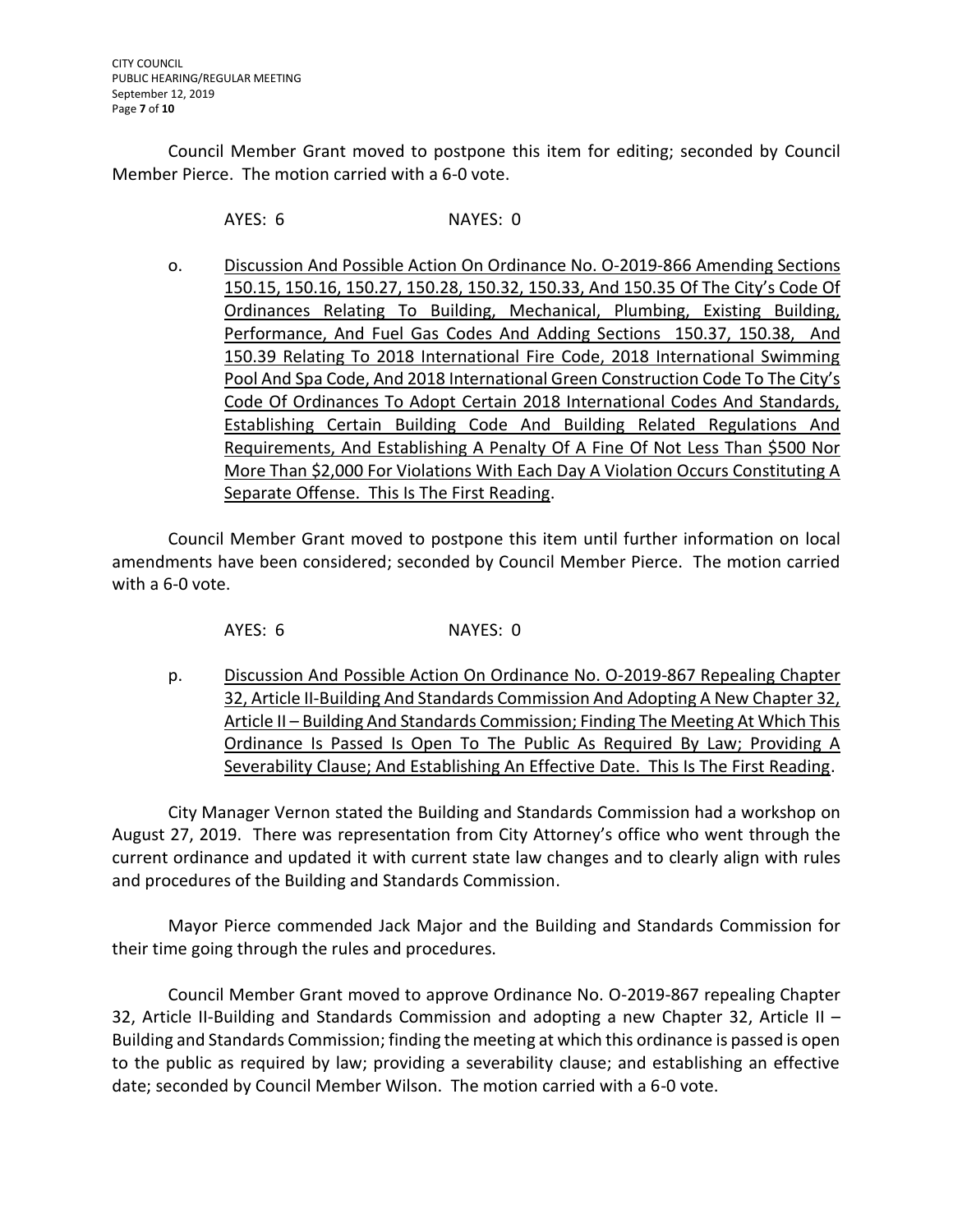#### AYES: 6 NAYES: 0

q. Discussion And Possible Action On Ordinance No. O-2019-868 Making Appropriations For The Support Of The City Of Kirby For The Fiscal Year Beginning October 1, 2019 And Ending September 30, 2020 Appropriating Money To A Sinking Fund To Pay Interest And Principal Due On The City's Indebtedness; And Adopting The Annual Enterprise And General Fund Budgets Of The City Of Kirby For 2019-2020 Fiscal Year. This Is The First Reading.

City Manager Vernon stated this is the first reading and asked for clarification on the 2% increase that was discussed at the last meeting. Do we want to implement that October 1 across the board or use it to fund the new pay scale for departments to evaluate their staff? There was a consensus of the Council to use up to 2% to fund the new pay scale for departments to evaluate their staff.

Council Member Wilson moved to approve Ordinance No. O-2019-868 making appropriations for the support of the City of Kirby for the fiscal year beginning October 1, 2019 and ending September 30, 2020; appropriating money to a sinking fund to pay interest and principal due on the City's indebtedness; and adopting the annual budgets (General Fund, Water Fund, and Interest & Sinking Fund) of the City of Kirby for the 2019-2020 fiscal year; seconded by Council Member Grant. The motion carried with a 6-0 vote.

AYES: 6 NAYES: 0

r. Discussion And Possible Action On Ordinance No. O-2019-869 Levying Ad Valorem Taxes For Use And Operation Of The Municipal Government Of The City Of Kirby, Texas For The 2019 Tax Fiscal Year; Providing For Apportioning Each Levy For Specific Purposes; And, Providing When Taxes Shall Become Due And When Same Shall Become Delinquent If Not Paid. This Is The First Reading.

Council Member Wilson moved that the property tax rate be increased by the adoption of a tax rate of \$0.728626, which is effectively a 13.31% increase in the tax rate, per Ordinance No. O-2019-869, an ordinance of the City of Kirby, Texas levying ad valorem taxes for use and support of the municipal government of the City for fiscal year beginning October 1,2019 and ending September 30, 2020; providing for apportioning each levy for specific purposes; and providing when taxes shall become due and when same shall become delinquent if not paid; and providing for an effective date; seconded by Council Member Grant. The motion carried with a 6-0 vote.

AYES: 6 NAYES: 0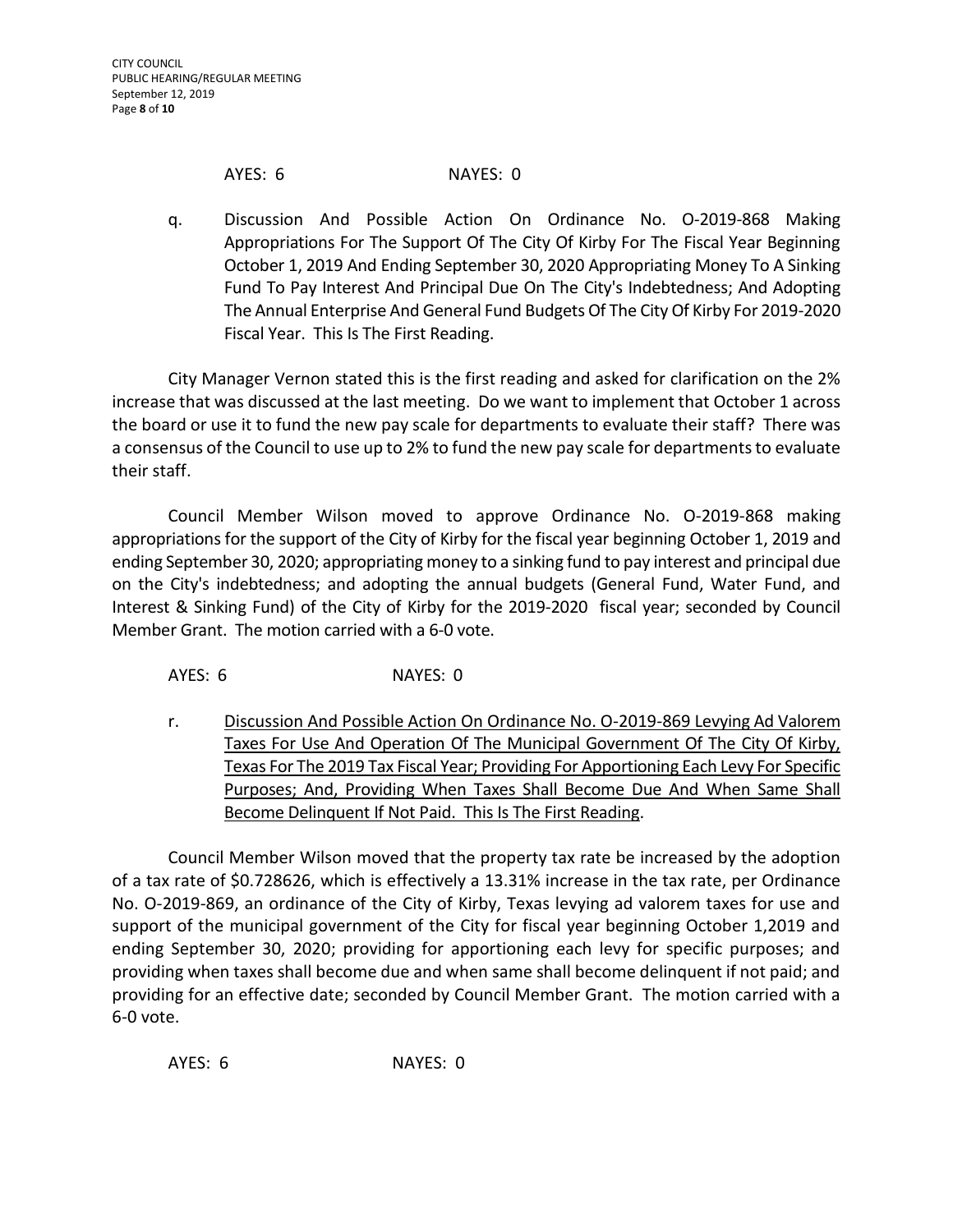Council Member Wilson moved to approve and adopt the \$0.598626 per \$100 valuation for maintenance and operations (M&O) for the 2019 tax rate supporting the annual budget; seconded by Council Member Grant. The motion carried with a 6-0 vote.

AYES: 6 NAYES: 0

Council Member Wilson moved to approve and adopt the \$0.130000 per \$100 valuation for Interest & Sinking Debt Service for the 2019 tax rate supporting the annual budget; seconded by Council Member Grant. The motion carried with the 6-0 vote.

AYES: 6 NAYES: 0

s. Discussion And Possible Action To Ratify The Property Tax Revenue Increase Reflected In The Annual Budget For The Fiscal Year Beginning October 1, 2019

Council Member Wilson moved that we ratify the property tax revenue increase which is a 13.31% increase from last year's budget, which is \$316,429; seconded by Council Member Grant. The motion carried with a 6-0 vote.

AYES: 6 NAYES: 0

t. Discussion And Possible Action On Designation Of One Mailing Address And One Electronic Mail Address For Receiving Written Requests For Public Information

Council Member Grant moved to accept Resolution No. R-2019-712 designating one mailing address and one electronic mail address for receiving written request for public information; seconded by Council Member Pierce. The motion carried with a 6-0 vote.

AYES: 6 NAYES: 0

### **10. Requests and Announcements**

a. Requests By Mayor And Council Members For Items To Be Placed On Future City Council Agendas And Announcements On City Events/Community Interests

Council Member Grant – He provided history on the Binz Engleman Road and Ackerman Road intersection. He addressed comments that have been made through social media.

Council Member Wilson – She said on October 27, 2019, 3:00 P.M. – 5:00 P.M. Kirby Baptist Church will host their Fall Festival and said she will not be able to attend the next Council meeting.